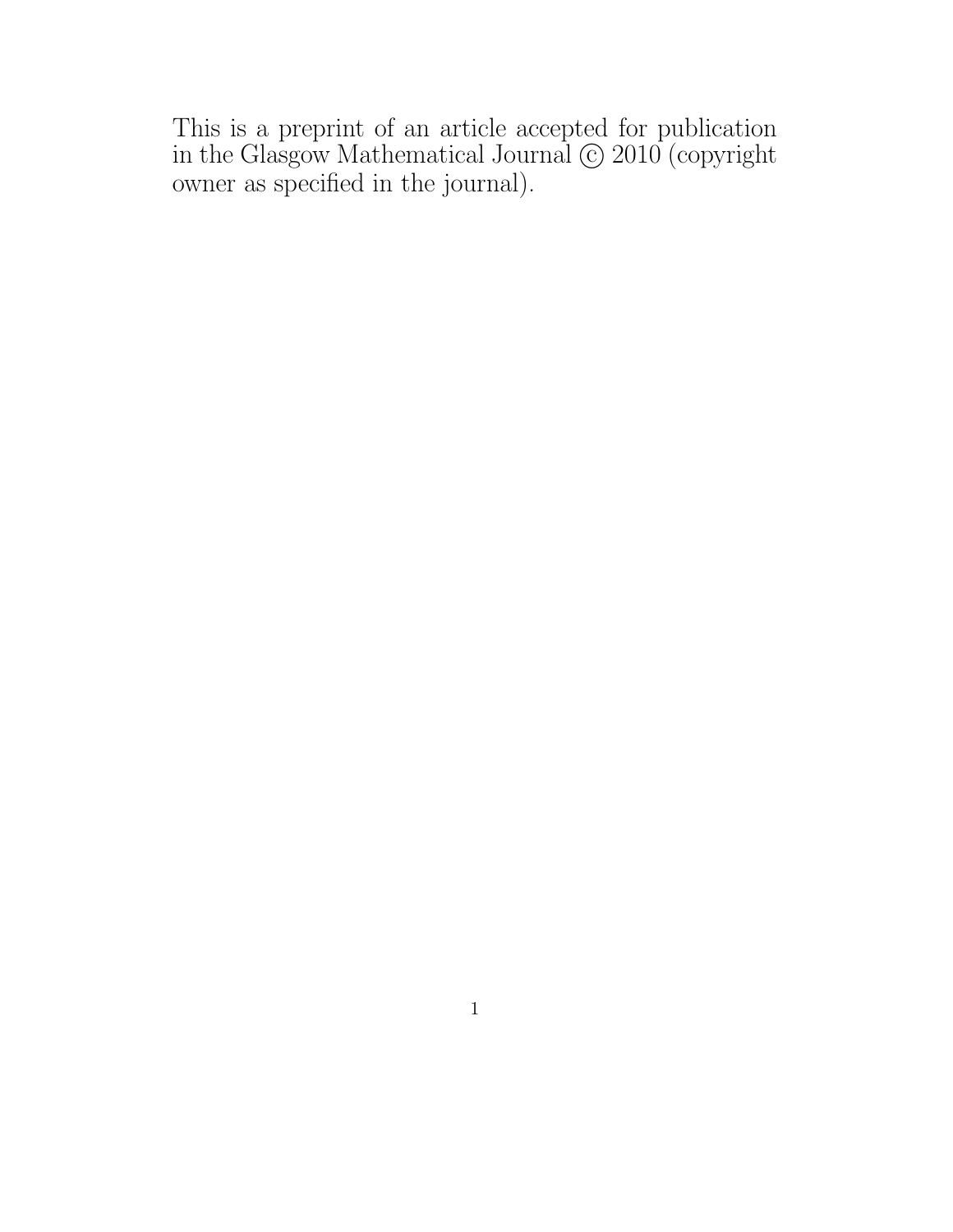## Third-regular biembeddings of Latin squares

D. M. Donovan<sup>1</sup>, M. J. Grannell<sup>2</sup> and T. S. Griggs<sup>2</sup>

<sup>1</sup> Centre for Discrete Mathematics and Computing, University of Queensland, St Lucia 4072, Australia.

<sup>2</sup> Department of Mathematics and Statistics, The Open University, Walton Hall, Milton Keynes MK7 6AA, United Kingdom.

### Abstract

For each positive integer  $n \geq 2$ , there is a well-known regular orientable Hamiltonian embedding of  $K_{n,n}$ , and this generates a regular face 2-colourable triangular embedding of  $K_{n,n,n}$ . In the case  $n \equiv 0$ (mod 8), and only in this case, there is a second regular orientable Hamiltonian embedding of  $K_{n,n}$ . The current paper presents an analysis of the face 2-colourable triangular embedding of  $K_{n,n,n}$  that results from this. The corresponding Latin squares of side  $n$  are determined, together with the full automorphism group of the embedding.

Keywords: Biembedding, Latin square, Orientable surface, Regular embedding, Transversal design.

AMS Classification: 05B15, 05C10.

## 1 Introduction

Topological graph theory is concerned with embedding graphs in surfaces in such a way that the edges of the graph intersect only at the vertices with which they are incident. Such an embedding is called a *map*; see [7] for precise definitions. The surface may be orientable or nonorientable. Amongst the embeddings of a graph  $G$ , particular interest arises in those embeddings which possess the greatest possible symmetry. An automorphism of an embedding M is a bijection  $\phi$  on the vertices of M that preserves the edges and faces of M, and the *automorphism group* of  $M$  is the set of all automorphisms which map M to M. An embedding M of a graph G is said to be regular if and only if for every two *flags*, i.e. triples  $(v_1, e_1, f_1)$  and  $(v_2, e_2, f_2)$ , where  $e_i$  is an edge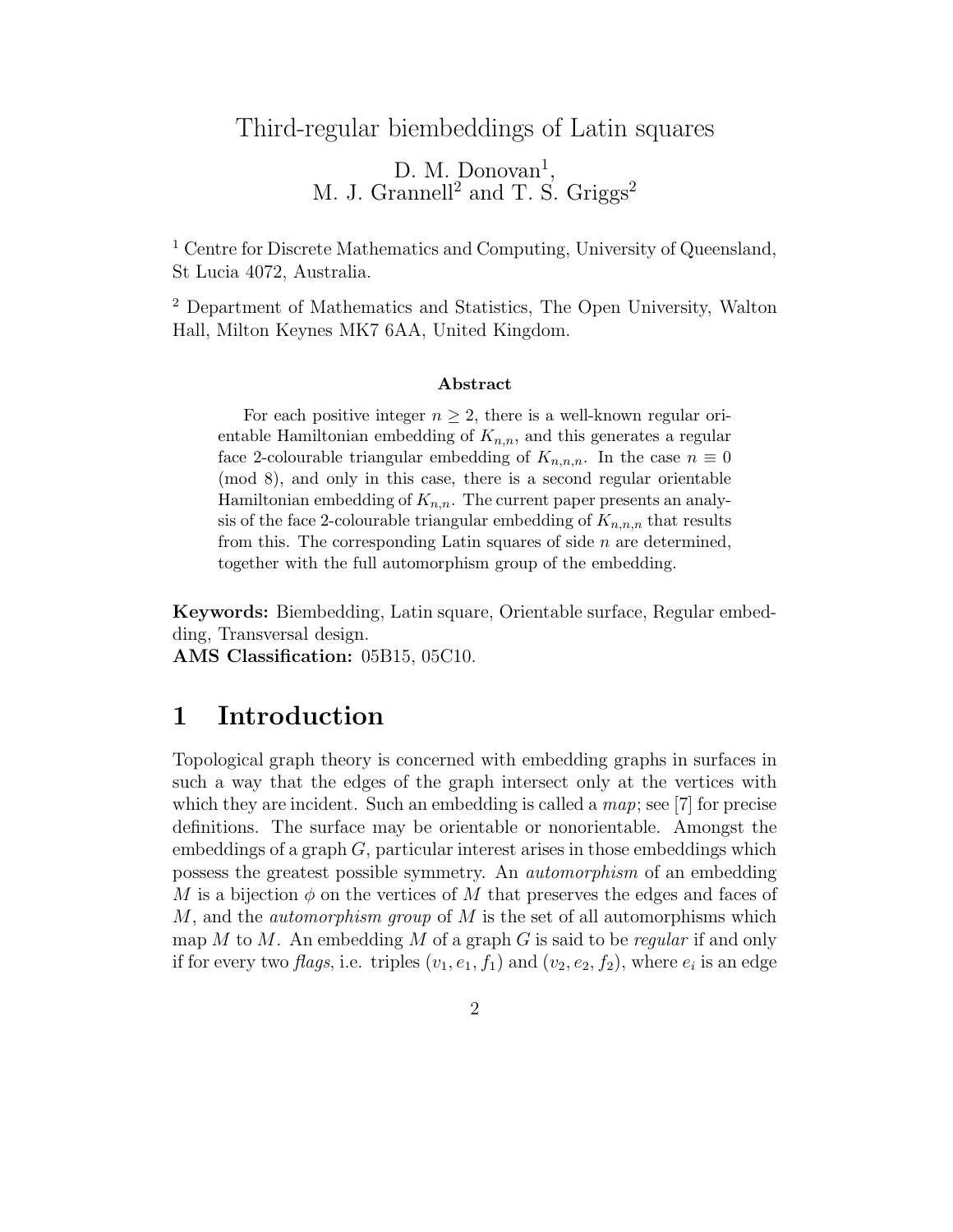incident with the vertex  $v_i$  and the face  $f_i$ , there exists an automorphism of M which maps  $v_1$  to  $v_2$ ,  $e_1$  to  $e_2$  and  $f_1$  to  $f_2$ . Plainly G can have a regular embedding  $M$  only if  $G$  is both vertex and edge transitive. Furthermore, the regularity of an embedding M requires that all the face boundaries are of the same length, and the order of the full automorphism group of  $M$ ,  $|Aut(M)|$ , is simply the number of flags.

We point out that the definition of regularity varies somewhat between authors; see  $\left[1\right]$  (p.36) for a discussion of the terminology. The definition given here requires the admission of automorphisms which reverse the orientation of the surface in the orientable case. However, many authors require that any global orientation of the surface is preserved and this means that their regular embeddings may be less symmetric. We also remark that when we speak of uniqueness of embeddings, we mean uniqueness up to isomorphism.

In  $[2, 9]$ , Biggs and White describe a regular embedding  $B_n$ , with Hamiltonian face boundaries, of the complete bipartite graph  $K_{n,n}$  in an orientable surface. Subsequently it was shown in [4] that for  $n \not\equiv 0 \pmod{8}$  there is no further regular Hamiltonian embedding of  $K_{n,n}$  in an orientable surface. In the same paper it was also established that, for  $n \equiv 0 \pmod{8}$ , there is precisely one other regular Hamiltonian embedding  $B_n^*$ , of  $K_{n,n}$  in an orientable surface, nonisomorphic with  $B_n$ .

In  $[8]$ , a regular triangular embedding  $T_n$  of the complete tripartite graph  $K_{n,n,n}$  in an orientable surface was given for each positive integer n. In a further paper [6], the embedding  $T_n$  was shown to be the unique regular triangular embedding of  $K_{n,n,n}$  in an orientable surface. Furthermore, as proved in [5], the orientability of such a triangular embedding is equivalent to face 2-colourability. By selecting one of the three sets of the tripartition of  $K_{n,n,n}$ , and by deleting these vertices and the edges incident with them, one may obtain from  $T_n$  a regular Hamiltonian embedding of  $K_{n,n}$  in an orientable surface. This embedding is the  $B_n$  described by Biggs and White. The existence, for  $n \equiv 0 \pmod{8}$ , of a second regular Hamiltonian embedding  $B_n^*$  of  $K_{n,n}$  in an orientable surface shows that this process cannot, in general, be reversed. Nevertheless, it is still possible to take this second embedding, insert a vertex in the interior of each face, join it by non-intersecting edges to all the vertices on the face boundary, and thereby obtain (for  $n \equiv 0$ ) (mod 8)) a triangular embedding  $T_n^*$ <sup>\*\*</sup> of  $K_{n,n,n}$  in an orientable surface. The orientability of this embedding ensures face 2-colourability.

In this paper we will determine the full automorphism group of  $T_n^*$  and show that it has order  $4n^2$ , that is one-third of the order of the automor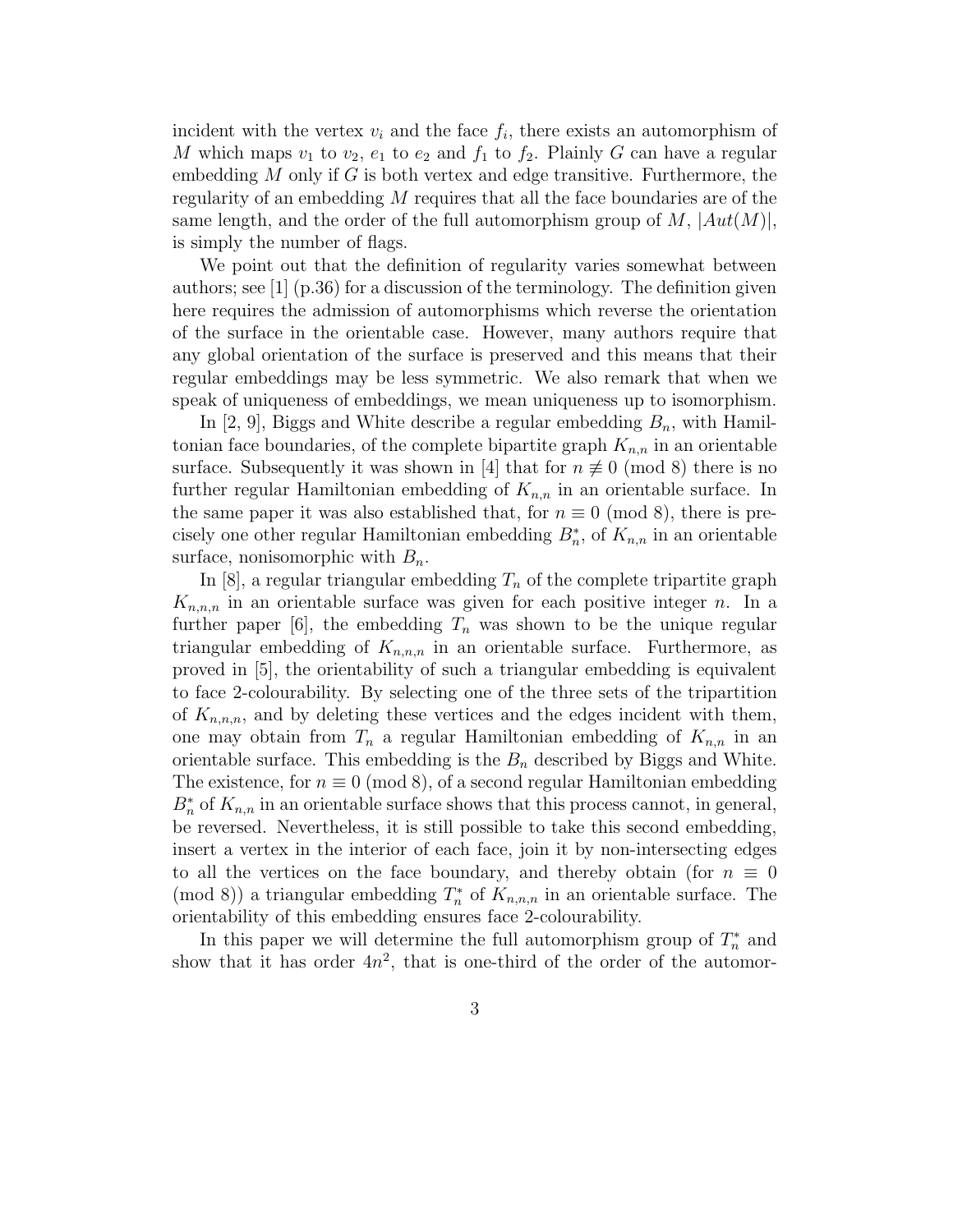phism group of the regular embedding  $T_n$ . For this reason, we will refer to this embedding as the third-regular face 2-colourable triangular embedding of  $K_{n,n,n}$ . It is perhaps appropriate at this point to note that in a recent paper [3], a new infinite family of face 2-colourable triangular embeddings of complete tripartite graphs  $K_{n,n,n}$  was constructed having automorphism groups of order  $3n^2$ , and these were called *quarter-regular*. In a face 2-colourable triangular embedding of  $K_{n,n,n}$ , we will take the colour classes of the faces to be black and white. Each colour class of faces determines a transversal design  $TD(3, n)$  and consequently a Latin square of side n in the manner described below.

A transversal design of order n and block size 3,  $TD(3, n)$ , is a triple  $(V, \mathcal{G}, \mathcal{B})$ , where V is a 3n-element set (the points),  $\mathcal{G}$  is a partition of V into three parts (the groups) each of cardinality n, and  $\mathcal{B}$  is a collection of 3-element subsets (the blocks) of V such that each 2-element subset of V is either contained in exactly one block of  $\beta$  or in exactly one group of  $\mathcal{G}$ , but not both. Two  $TD(3, n)$ s  $(V, \{G_1, G_2, G_3\}, \mathcal{B})$  and  $(V', \{G'_1, G'_2, G'_3\}, \mathcal{B}')$ are said to be *isomorphic* if, for some permutation  $\pi$  of  $\{1, 2, 3\}$ , there exist bijections  $\alpha_i : G_i \mapsto G'_{\pi(i)}, i = 1, 2, 3$  that map blocks of  $\mathcal{B}$  to blocks of  $\mathcal{B}'$ . Automorphisms of a  $TD(3, n)$  are defined similarly.

A Latin square L of side n is an  $n \times n$  array in which each element of a set of entries  $E$ , of cardinality  $n$ , occurs once in each row and once in each column. If the rows and columns of  $L$  are indexed respectively by sets R and C, an equivalent representation of L as a subset of  $R \times C \times E$  is obtained by listing the  $n^2$  (row, column, entry) triples. If entry e appears in row r and column c of L, we may write  $e = L(r, c)$  or  $(r, c, e) \in L$ . Given a Latin square of side n, a  $TD(3, n)$  may be obtained by taking the three groups as the sets of row labels, column labels and entries, and the blocks as the  $n^2$  triples of the Latin square. Conversely, given a TD(3, n) a Latin square of side  $n$  may be formed by taking the three groups as the row labels, column labels and entries in any one of six possible orders. Thinking of Latin squares as transversal designs, two Latin squares  $P$  and  $Q$ , of side n, are said to belong to the same main class if the corresponding transversal designs are isomorphic.

Starting with M, a face 2-colourable triangular embedding of the complete tripartite graph  $K_{n,n,n}$ , the faces in each colour class (black and white) determine the blocks of a  $TD(3, n)$  or, equivalently, a Latin square of side n. Thus a face 2-colourable triangular embedding of  $K_{n,n,n}$  may be regarded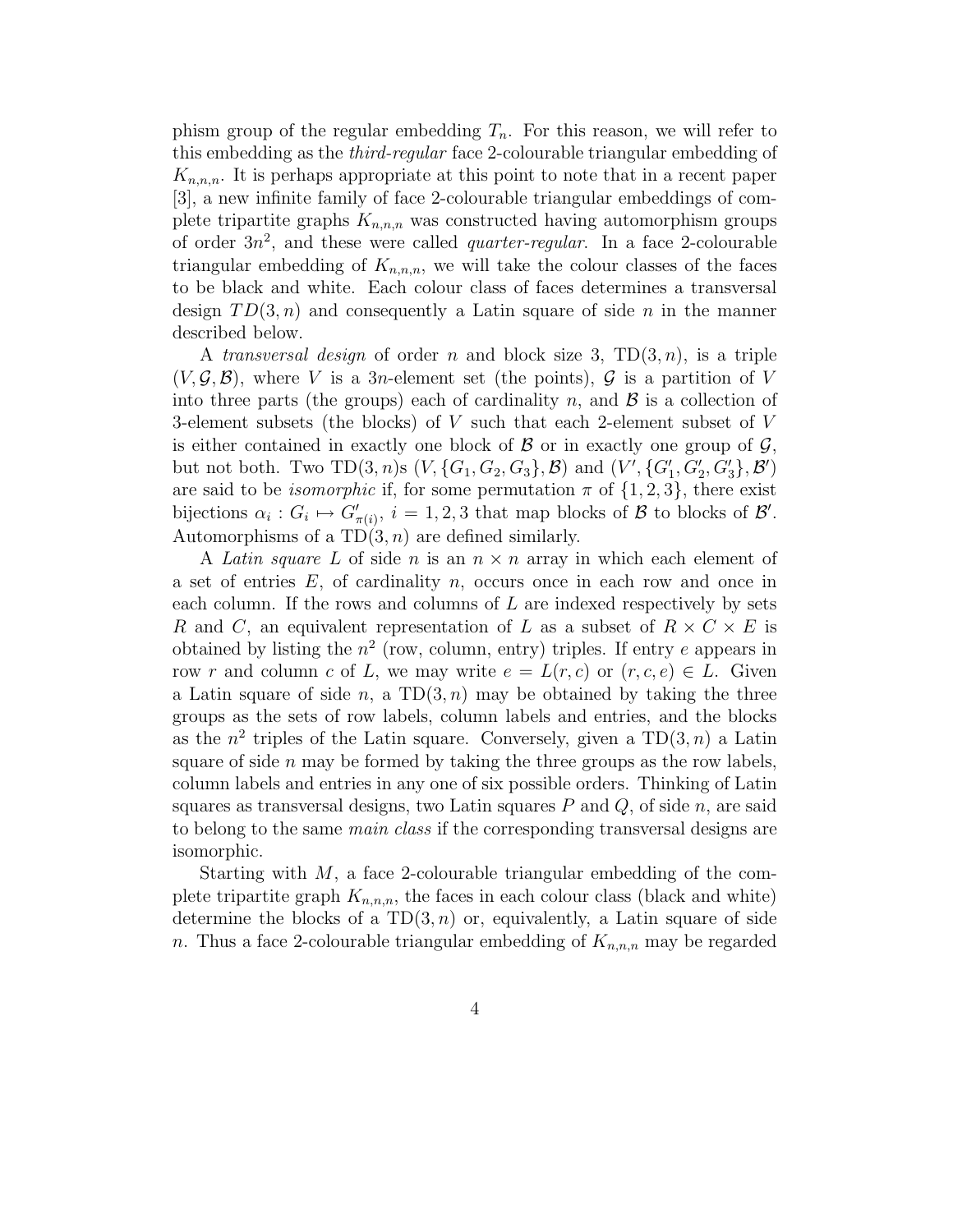as a *biembedding* of two Latin squares  $P$  and  $Q$  of side n. The triangles of the embedding will correspond to the triples of the Latin squares which we always list in (row, column, entry) order.

# 2 The embedding  $T_n^*$  and its automorphism group

The embedding  $B_n^*$  was given in [4] by means of a voltage graph; we refer the reader to [7] for details of such graphs. The particular graph employed in this case was a dipole embedded in a sphere as shown in Figure 1 with voltages  $a_0 = 0$  and  $a_i = 1 + d + d^2 + \ldots + d^{i-1}$  for  $i = 1, 2, \ldots, n-1$ , where  $n = 8s$ ,  $d = 4s + 1$  and all arithmetic in this section is in  $\mathbb{Z}_n$ . Note that  $d^r = 1$  if r is even, and  $d^r = d$  if r is odd.



Figure 1: Voltage graph for the embedding  $B_n^*$ .

The face of  $B_n^*$  arising from the region in Figure 1 with voltage  $a_i$  on the left-hand edge has the face boundary (showing the neighbours of a typical vertex  $v_j$ )

$$
(v_0w_{(a_i)}v_{(-d^i)}w_{(a_i-d^i)}v_{(-2d^i)}w_{(a_i-2d^i)}\cdots w_{(a_i+j+d^i)}v_jw_{(a_i+j)}\cdots w_{(a_{(i+1)})}).
$$

If a vertex labelled  $u_{a_i}$  is placed in the interior of this face and is joined by nonintersecting edges to all the vertices on the boundary, then this face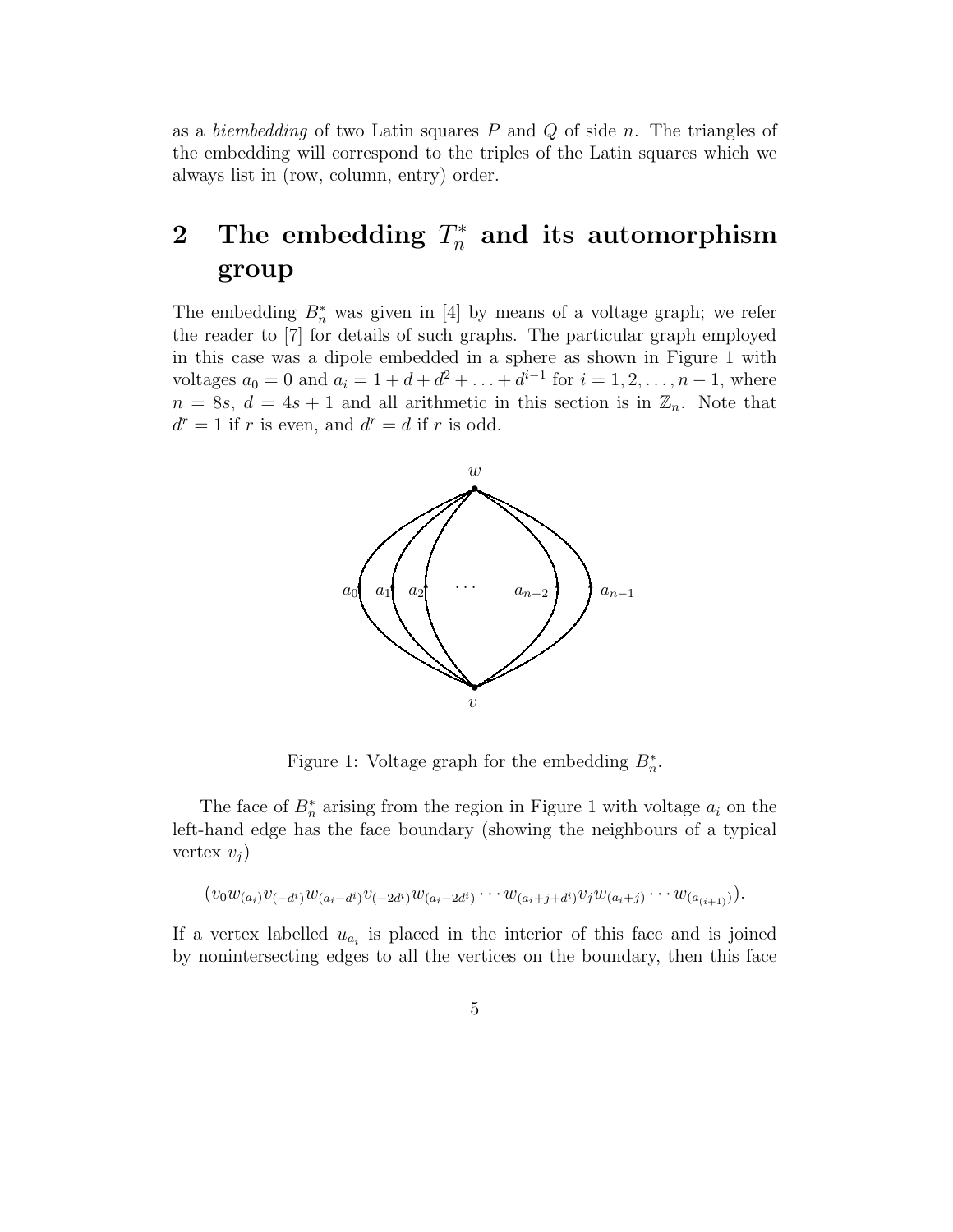boundary becomes the rotation about the vertex  $u_{a_i}$ . We may then take the two Latin squares in the resulting embedding of  $K_{n,n,n}$  to be given respectively by triples  $(u_{a_i}, v_j, w_{(a_i+j)})$  and  $(u_{a_i}, v_j, w_{(a_i+j+d_i)})$ , where  $i, j \in \mathbb{Z}_n$ . Note that if i is even (respectively, odd) then  $a_i$  is even (respectively, odd). So, equivalently, and somewhat more conveniently, by renaming the row, column and entry labels, the Latin squares forming the embedding  $T_n^*$  may be taken as

$$
L(i,j) = i+j \quad \text{and} \quad L'(i,j) = i+j+d^i = \begin{cases} i+j+1 & \text{if } i \text{ is even,} \\ i+j+d & \text{if } i \text{ is odd.} \end{cases}
$$

The square  $L$  is just the cyclic Latin square of side  $n$  and the square  $L'$  lies in the same main class as  $L$ , being obtained from it by an obvious permutation of the rows.

In order to identify all bijections  $\theta$  which form an automorphism of the biembedding of L with L', that is of the embedding  $T_n^*$  $n^*$ , we will think of  $\theta$ as consisting of three bijections  $\alpha$ ,  $\beta$  and  $\gamma$  acting respectively on the row labels, column labels and entries of  $L$  and  $L'$ . We divide the analysis into a number of cases.

- A1. Automorphisms that preserve the colour classes, the tripartition and the orientation.
- A2. Automorphisms that preserve the colour classes, but cyclically (and non-trivially) permute the tripartition, thereby preserving the orientation.
- A3. Automorphisms that preserve the colour classes but reverse the orientation by non-cyclically permuting the tripartition.
- A4. Automorphisms that exchange the colour classes.

It is easy to see that any automorphism of the biembedding must be a composition of automorphisms of these types. For  $i, j \in \mathbb{Z}_n$ , it will be convenient to define

$$
i * j = \begin{cases} i+j+1 & \text{if } i \text{ is even,} \\ i+j+d & \text{if } i \text{ is odd.} \end{cases}
$$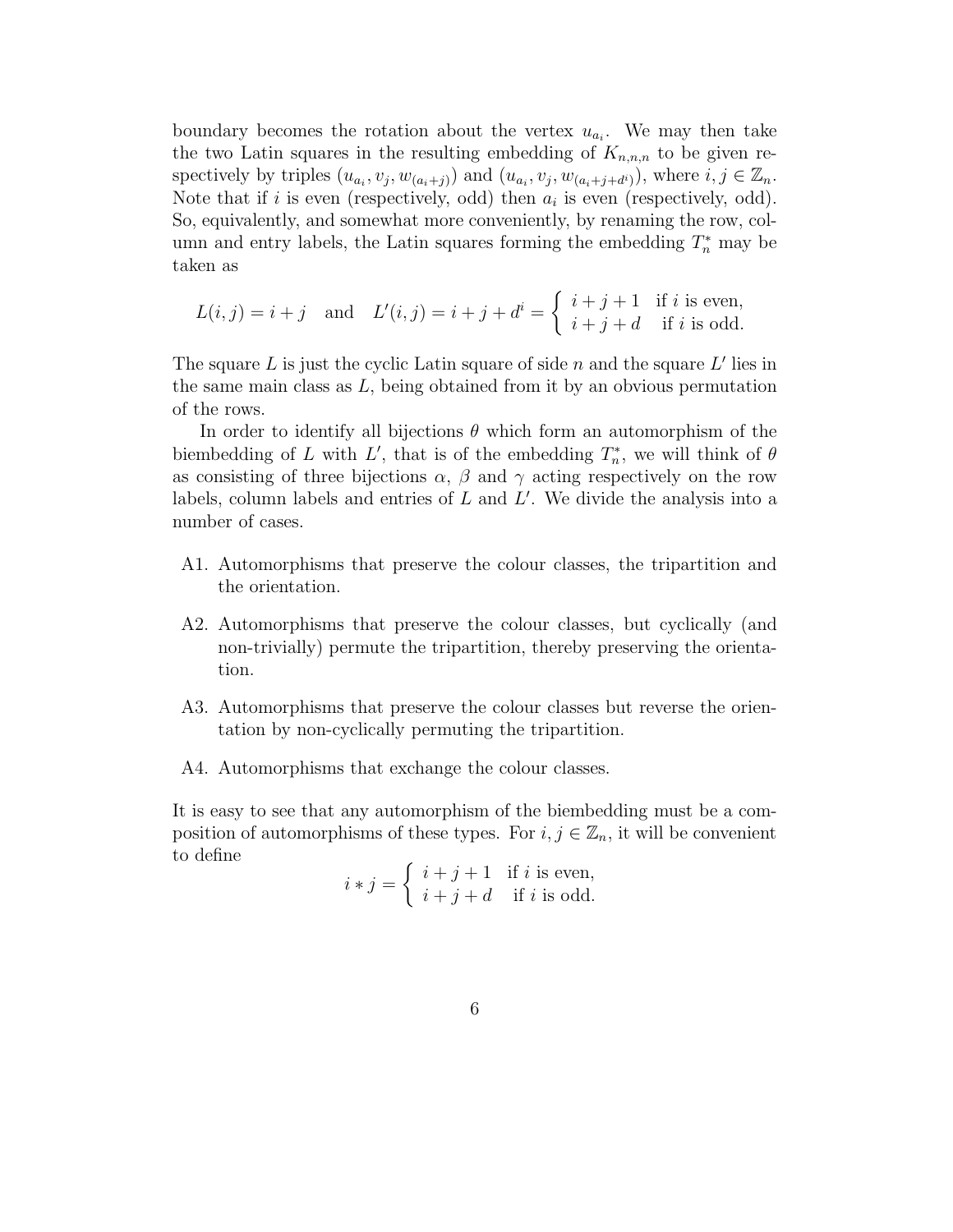### Case A1.

Assume that there exists bijections  $\alpha$ ,  $\beta$ ,  $\gamma$  of  $\mathbb{Z}_n$  such that

$$
(\alpha(i), \beta(j), \gamma(i+j)) \in L
$$
 and  $(\alpha(i), \beta(j), \gamma(i * j)) \in L'.$ 

Then

$$
\alpha(i) + \beta(j) = \gamma(i+j), \tag{1}
$$

$$
\alpha(i) * \beta(j) = \gamma(i * j). \tag{2}
$$

Taking  $i = 0$  in (1) implies that for all  $j \in \mathbb{Z}_n$ ,  $\beta(j) = \gamma(j) - \alpha(0)$ . Similarly  $j = 0$  implies that for all  $i \in \mathbb{Z}_n$ ,  $\alpha(i) = \gamma(i) - \beta(0)$ . Thus there exist constants b and c such that for all  $i \in \mathbb{Z}_n$ ,

$$
\beta(i) = \alpha(i) + b,\tag{3}
$$

$$
\gamma(i) = \alpha(i) + c. \tag{4}
$$

Consequently (1) can be rewritten as

$$
\alpha(i+j) = \alpha(i) + \alpha(j) + a,\tag{5}
$$

for some constant a. Taking  $j = 1$  in (5) gives  $\alpha(i + 1) = \alpha(i) + e$ , where  $e = \alpha(1) + a$ . Consequently, for all  $i \in \mathbb{Z}_n$ ,  $\alpha(i) = \alpha(0) + ie$ . This implies that e is coprime with n, since otherwise  $\alpha$  is not a bijection, and hence e must be odd. Substituting in (3) gives  $\beta(i) = \alpha(i) + b = \alpha(0) + ie + b = \beta(0) + ie$ , and similarly (4) gives  $\gamma(i) = \gamma(0) + ie$ .

Applying these results to (2), we see that for all  $i, j \in \mathbb{Z}_n$ ,

$$
(\alpha(0) + ie) * (\beta(0) + je) = \gamma(0) + (i * j)e.
$$
 (6)

Hence there exists integers  $r, s \in \{1, d\}$  such that

$$
(\alpha(0) + ie) + (\beta(0) + je) + r = \gamma(0) + (i + j + s)e.
$$

Since  $\alpha(0) + \beta(0) = \gamma(0)$ , it follows that  $r = se$ . The table given in Figure 2 gives the possible parities of relevant terms in (6) and calculates the corresponding values for r and s  $(E$  represents even parity and O represents odd parity). There are two cases depending on the parity of  $\alpha(0)$ . From the table it will be seen that if  $\alpha(0)$  is even we have  $e = 1$ , while if  $\alpha(0)$  is odd we have  $e = d$ .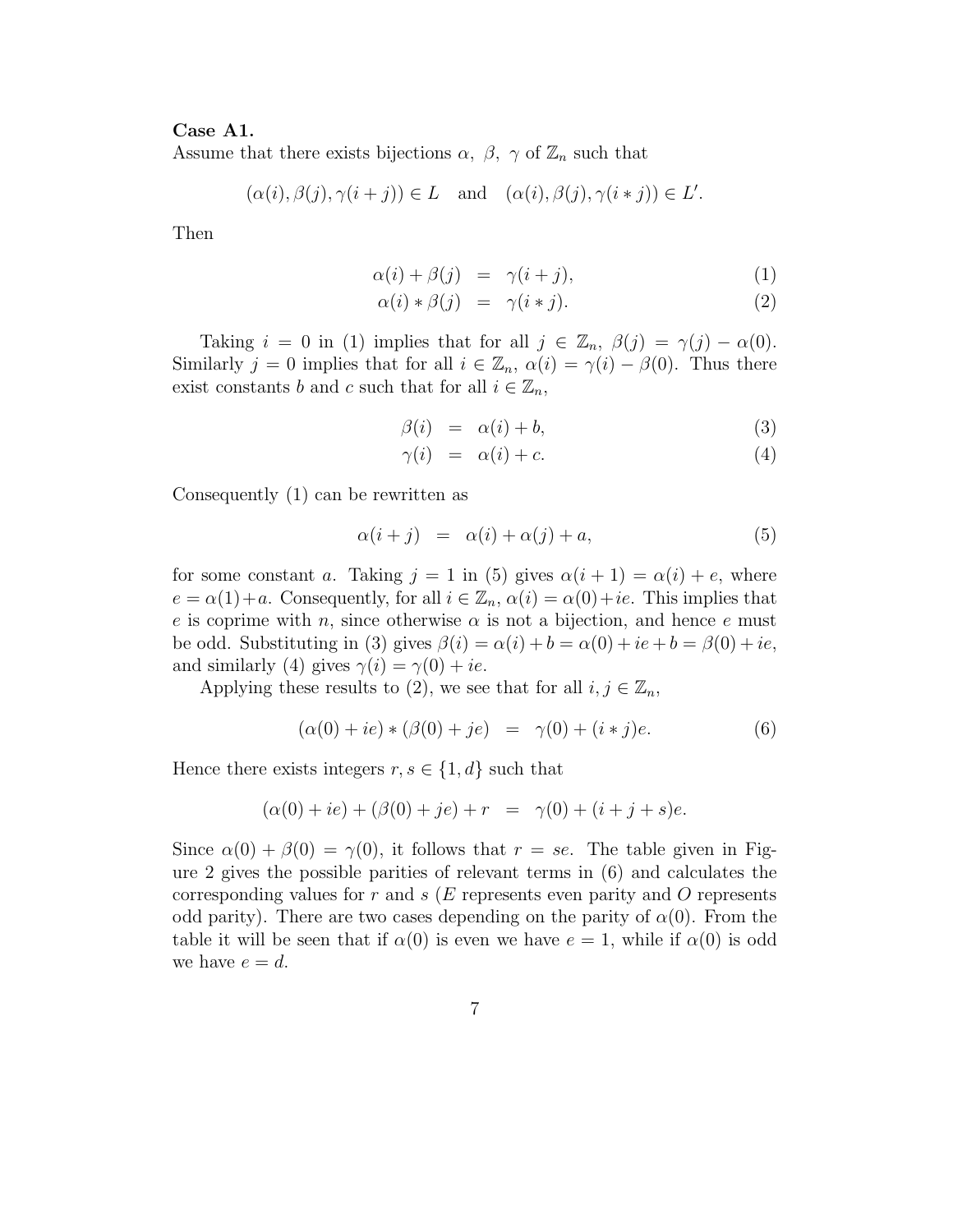| $\alpha(0)$ i |                  | $\alpha(0) + ie \quad r \quad s \quad r = se$ |       |                         |
|---------------|------------------|-----------------------------------------------|-------|-------------------------|
| E             | E                | $E$ $\overline{\phantom{a}}$                  |       | 1 1 1 $e$               |
| $H^r_r$       | $\left( \right)$ | ( )                                           | $d -$ | $d \quad d = de$        |
| $\Omega$      | E                |                                               |       | $d \quad 1 \quad d = e$ |
| $\iota$       | $\left( \right)$ | $H^1$                                         | 1.    | $d \quad 1 = de$        |

Figure 2: Summary of possible parities for  $\alpha(0)$  and i in (6).

For  $a, b \in \mathbb{Z}_n$  we now define

$$
\phi_{a,b} : (i,j,k) \longrightarrow \begin{cases} (i+a, j+b, k+(a+b)) & \text{if } a \text{ is even,} \\ (di+a, dj+b, dk+(a+b)) & \text{if } a \text{ is odd.} \end{cases}
$$

It is easy to verify that  $\phi_{a,b}$  is simultaneously an automorphism of both L and L' and hence defines an automorphism of  $T_n^*$  $n \atop n$  that preserves the colour classes, the tripartition and the orientation. It follows that there are precisely  $n^2$  automorphisms of type A1, and that these are given by  $\{\phi_{a,b}: a, b \in \mathbb{Z}_n\}.$ 

#### Case A2.

Assume that there exists bijections  $\alpha$ ,  $\beta$ ,  $\gamma$  of  $\mathbb{Z}_n$  such that

$$
(\gamma(i+j), \alpha(i), \beta(j)) \in L
$$
 and  $(\gamma(i * j), \alpha(i), \beta(j)) \in L'.$ 

Then

$$
\beta(j) = \gamma(i+j) + \alpha(i), \tag{7}
$$

$$
\beta(j) = \gamma(i * j) * \alpha(i). \tag{8}
$$

For  $i = 0$ , (7) implies that for all  $j \in \mathbb{Z}_n$   $\beta(j) = \gamma(j) + \alpha(0)$ . Similarly j = 0 implies that for all  $i \in \mathbb{Z}_n$ ,  $\gamma(i) = -\alpha(i) + \beta(0)$ . Thus there exist constants b and c such that for all  $i \in \mathbb{Z}_n$ ,

$$
\begin{array}{rcl}\n\beta(i) & = & -\alpha(i) + b, \\
\gamma(i) & = & -\alpha(i) + c.\n\end{array}
$$

Arguing as in case A1, we find that there exists a constant  $e$  coprime with  $n$ such that

$$
\alpha(i) = \alpha(0) + ie, \quad \beta(i) = \beta(0) - ie, \quad \gamma(i) = \gamma(0) - ie.
$$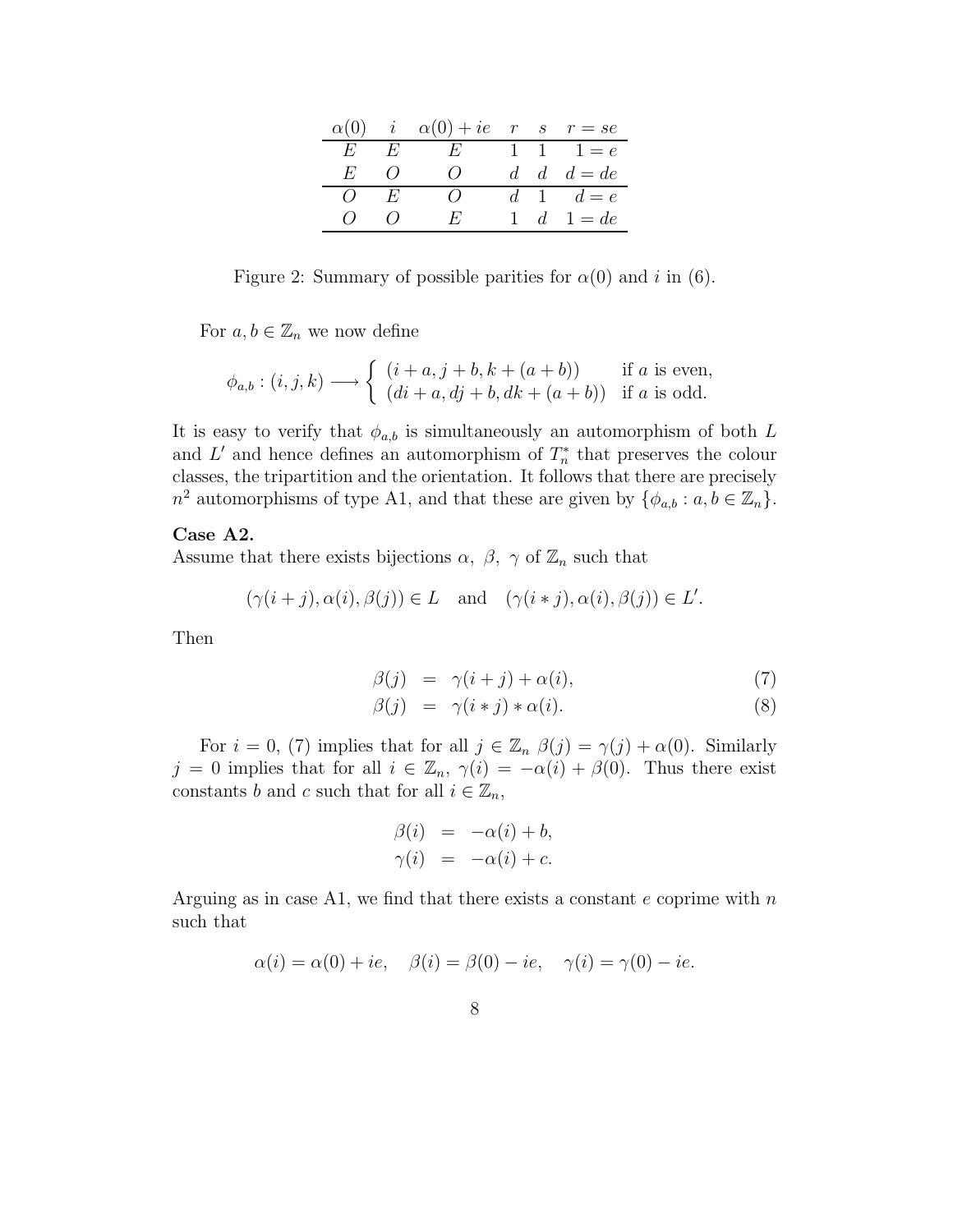From (8) we then deduce that for all  $i, j \in \mathbb{Z}_n$ ,

$$
(\gamma(0) - (i * j)e) * (\alpha(0) + ie) = \beta(0) - je.
$$
 (9)

Hence there exists integers  $r, s \in \{1, d\}$  such that

$$
(\gamma(0) - (i + j + s)e) + (\alpha(0) + ie) + r = \beta(0) - je.
$$

Since  $\gamma(0) + \alpha(0) = \beta(0)$ , it follows that  $r = se$ .

We now examine the consequences of (9) when  $i = 0$ . In this case  $s = 1$ . If  $j = 0$ , then  $r = 1$  if  $\gamma(0) - se$  is even, and  $r = d$  if  $\gamma(0) - se$  is odd. Since e is odd, we have that  $r = 1$  if  $\gamma(0)$  is odd, and  $r = d$  if  $\gamma(0)$  is even. If j = 1, then  $r = 1$  if  $\gamma(0) - (1 + s)e$  is even, and  $r = d$  if  $\gamma(0) - (1 + s)e$ is odd. Hence  $r = 1$  if  $\gamma(0)$  is even, and  $r = d$  if  $\gamma(0)$  is odd. From this contradiction, we deduce that there are no automorphisms of the form  $\theta$ :  $(i, j, k) \longrightarrow (\gamma(k), \alpha(i), \beta(j))$ . If there were an automorphism of the form  $\psi: (i, j, k) \longrightarrow (\beta(j), \gamma(k), \alpha(i))$ , then  $\psi^2$  would give an automorphism of the form  $\theta$  just eliminated. We may therefore conclude that the embedding  $T_n^*$ n has no automorphisms that preserve the colour classes, but cyclically (and non-trivially) permute the tripartition.

Case A3. We start by considering the mapping

$$
\mu_0: (i,j,k) \longrightarrow (i,-k,-j).
$$

If  $(i, j, k) \in L$  then  $k = i + j$  and so  $(i, -k, -j) = (i, -k, i + (-k)) \in L$ . If  $(i, j, k) \in L'$  then  $k = i * j$ , so if i is even we have  $(i, -k, -j) = (i, -k, i-k+1)$  $1) = (i, -k, i*(-k)) \in L'$ , while if i is odd we have  $(i, -k, -j) = (i, -k, i-k+1)$  $d) = (i, -k, i * (-k)) \in L'$ . It follows that  $\mu_0$  defines an automorphism of  $T_n^*$ n that preserves the colour classes but reverses the orientation by exchanging the second and third vertex parts. Note also that  $\mu_0$  has order 2.

If there were an automorphism that preserved the colour classes but exchanged the first and second or first and third vertex parts, then it could be combined with  $\mu_0$  to produce an automorphism of type A2, so no such automorphism can exist. On the other hand,  $\mu_0$  may be combined with each automorphism  $\phi_{a,b}$  of type A1 to give  $n^2$  distinct automorphisms of type A3. Now assume that  $\theta$  is any automorphism of type A3. Then  $\mu_0 \theta$  is an automorphism of type A1, say  $\phi_{a,b}$ , so that  $\theta = \mu_0 \phi_{a,b}$ . Hence there are precisely  $n^2$  automorphisms of type A3.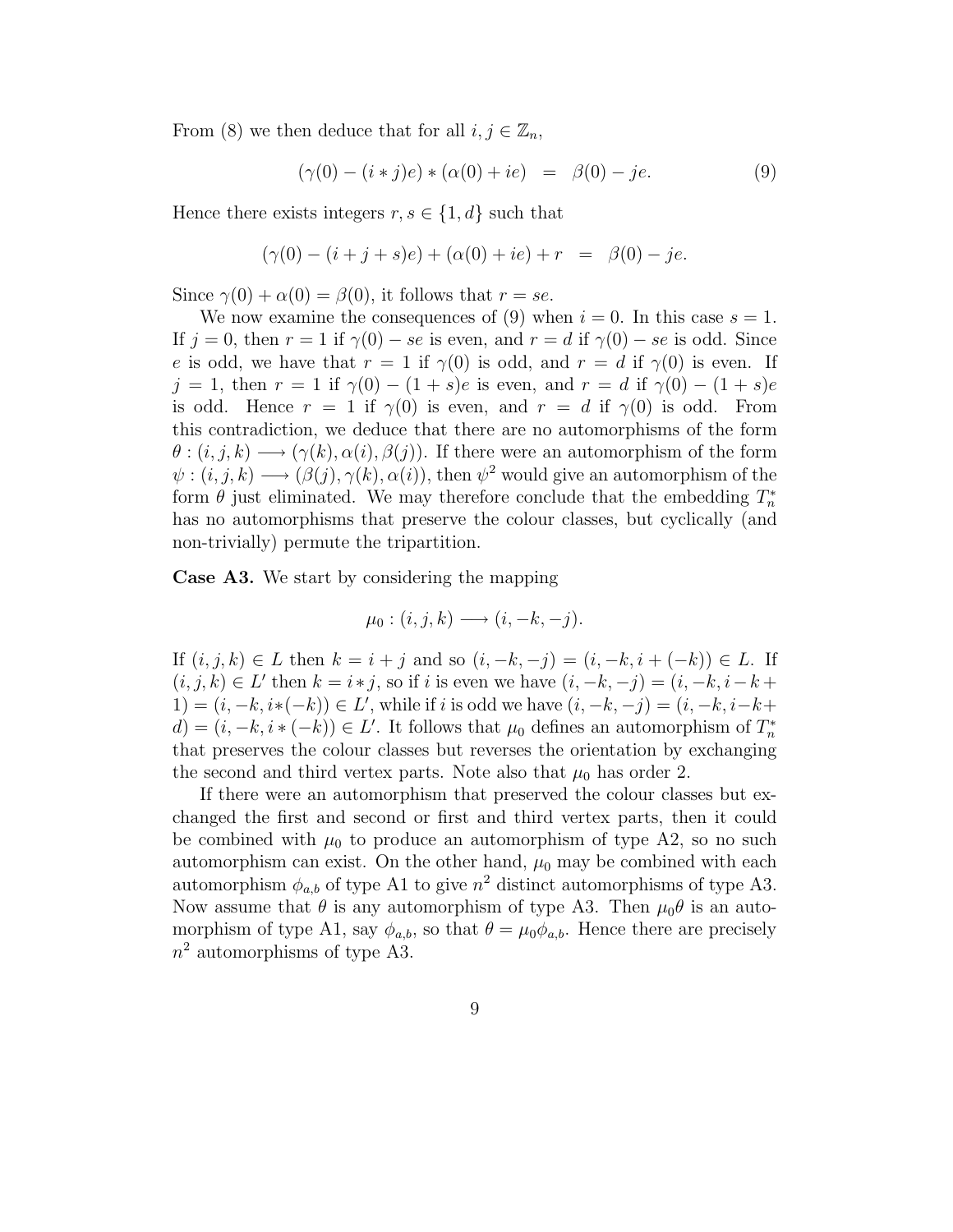Case A4. We start by considering the mapping

$$
\nu_0: (i, j, k) \longrightarrow \begin{cases} (4s-i, -j, d-k) & \text{if } i \text{ is even,} \\ (-i, -j, d-k) & \text{if } i \text{ is odd.} \end{cases}
$$

Firstly assume that  $(i, j, k) \in L$  so that  $k = i + j$ . Then, if i is even,  $(4s-i, -j, d-k) = (4s-i, -j, (4s-i)+(-j)+1) = (4s-i, -j, (4s-i)*(-j)) \in$ L'. On the other hand, if i is odd,  $(-i, -j, d - k) = (-i, -j, (-i) + (-j) + (-j)$  $d) = (-i, -j, (-i) * (-j)) \in L'$ . Secondly assume that  $(i, j, k) \in L'$  so that  $k = i * j$ . Then, if i is even,  $(4s - i, -j, d - k) = (4s - i, -j, d - i - j, d - i)$  $j-1 = (4s - i, -j, (4s - i) + (-j)) \in L$ . On the other hand, if i is odd,  $(-i, -j, d-k) = (-i, -j, d-i-j-d) = (-i, -j, (-i)+(-j)) \in L$ . It follows that  $\nu_0$  defines an automorphism of  $T_n^*$  $n \atop n$  that exchanges the colour classes, but preserves the tripartition and consequently reverses the orientation. Note also that  $\nu_0$  has order 2.

By combining  $\nu_0$  with the  $n^2$  automorphisms of type A1, we obtain  $n^2$ distinct automorphisms of type A4 and, arguing as in case A3, we see that there are no further automorphisms that exchange the colour classes but preserve the tripartition. Similarly by combining  $\nu_0$  with the  $n^2$  automorphisms of type A3, we obtain a further  $n^2$  distinct automorphisms of type A4 and, again arguing as in case A3, we see that there are no further automorphisms that exchange the colour classes and the second and third vertex parts of the tripartition.

We now argue that there are no further automorphisms of type A4. The possibilities are for automorphisms that exchange the colour classes but also exchange the first and second, or first and third vertex parts, or cyclically permute the tripartition. If there were an automorphism  $\theta$  of any one of these types, then it could be combined with either  $\mu_0$  or  $\nu_0$  to give an automorphism of a form already eliminated. Thus there are precisely  $2n^2$  automorphisms of type A4.

We now state our conclusions in the following theorem.

**Theorem 2.1** The full automorphism group of the embedding  $T_n^*$  $n^*$  is generated by the mappings  $\phi_{a,b}$   $(a, b \in \mathbb{Z}_n)$ ,  $\mu_0$  and  $\nu_0$ , and the order of this group is  $4n^2$ .